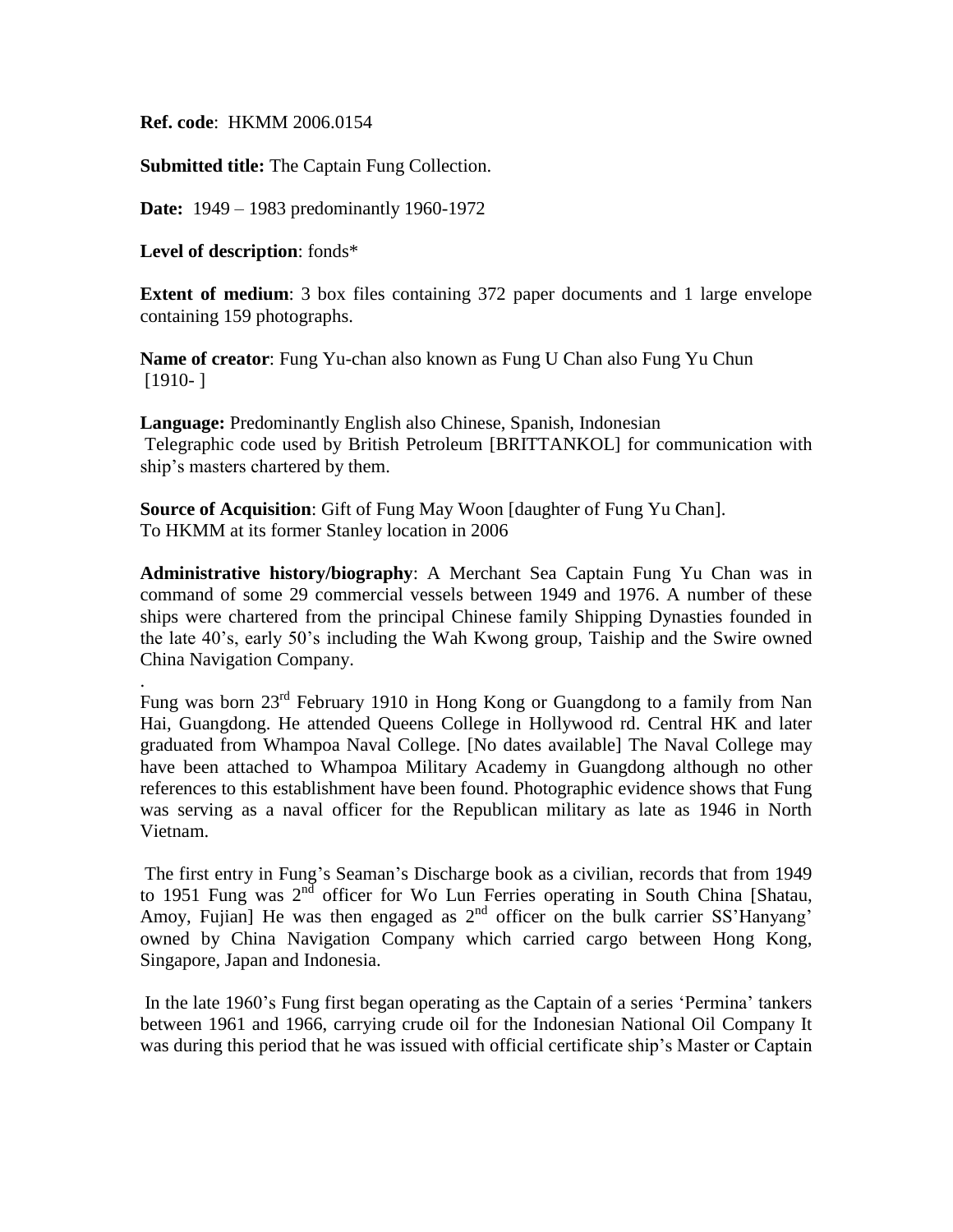Certificate by the Ministry of Communications of the China Republic and dated  $30<sup>th</sup>$ September 1967. The certificate records that he was a resident of Taiwan at this time. In 1971- 72 Fung was in the command of the 'Ivory Venture' a tanker transporting crude oil from Kuwait, Iran and Saudi oil terminals in Persian Gulf to Uruguay and Argentina for British Petroleum as well as from BP terminal in Aden, Yemen to the Republic of Congo, South Africa and Australia. This was the first of the 'Venture' ships owned by Wah Kwong Shipping Group that Fung captained. Though a relatively stable period preceding the oil crisis of 1973; Fung there are a number of urgent telegraph exchanges with BRITTANKOL when Fung reports his crew's refusal to sail to the 'Pakistan war zone' d in 1971. [War of Independence of Bangladesh].

Fung captained his second 'Venture' ship in 1973; the bulk carrier 'Simsmetal Venture' chartered by the then Sydney based Simsmetal scrap metal business from Hong Kong to Australia.

The last dated recorded in the Seaman's Discharge book is Master of the 'Prince of Tokyo' from 1974 to 1975 when Fung would have reached the age of 65. There is one further entry as Master of the 'Pageant of the World' – the only recorded engagement without a date. He is presumed retired at this point. No date of death has been given. The last date stamped in Fung's Chinese passport was a visitor to China in 1983.

## **Scope of Content**:

## **File 0001-0372: Paper items**

Captain Fung's documents form an artificial collection comprising printed and hand written documents, [see photographs and personal items in separate file/catalogue] accumulated during the course his working life as a Merchant Sea Captain. The collection is fragmenery and contains a number of incidental items. However, the Captain Fung's seaman's discharge book provides a full records ships served between 1949 and 1973 and serves to contextualize certain miscellaneous items. There ID documents including British HK and Chinese passports. As well as correspondence of various kinds

The Collection represents the routine day to day activities of life onboard ship. has few personal items but the day to day routines of

The bulk of documentation relates to Fung's command of the oil tanker "Ivory Venture' a Panamanian flagged vessel and Captained by Fung from 1971-2. Items include a list of ship's papers. Crew list; noon day reports, engine room reports, 372 ship to shore telegrams from Captain Fung to charterers BP and shipping agents/owners Frantonios and various port authorities. The material makes reference to the 'Pakistan war" and Typhoon 'Agnes', crew disputes, medical emergencies. Also extracts from BP Circular letters'; rules to be observed by vessels loading/carrying/discharging of crude oil. Correspondence relating to the ship.

Fragmentary documentation for SS'Hanyang'  $1954-5 - a$  British flagged bulk carrier owned by China Navigation Co. used for carrying cargo between Hong Kong, Singapore,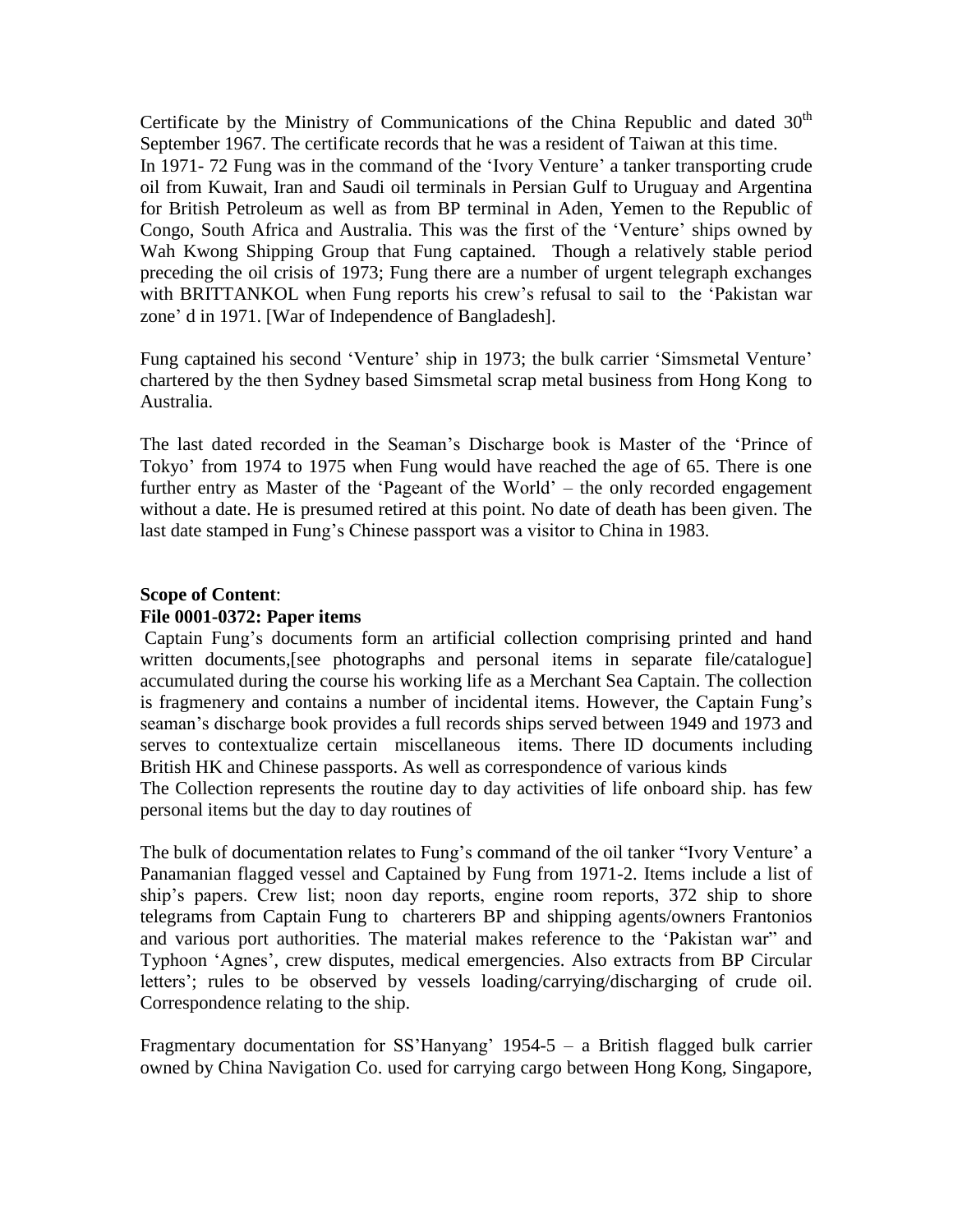Japan and Indonesia; A full list of 64 crew as well as 12 first class passengers. Cargo includes vehicles, mail bags and a yacht.

SS Waywind' 1968-9. Used for transporting logs from Zamboanga, Philippines to Iwakuni, Japan. Ship owned by Taiship Company, crew lists. Monthly Portage bills from May 1968 to June 1969.

MV'Ruby Star' [ex Burman Star] oil tanker renamed 'Permina 101' one of a series of Permina named ships contracted by Indonesian National Oil Company. Ship registered in Monrovia. Identity passes for 1964 and 1966.

SS'Lucky Carrier'1955 several documents including crew list and cargo.

MV 'Simsmetal Venture' 1973. Ship's hand-over papers, mariner's ticket for Australia and correspondence related to spillage incident. Simsmetal is a scrap metal business originating in Sydney in 1911 and still operates with an office remaining in Hong Kong.

Other documents include the particulars for 12 unidentified ships. Correspondence and circulars concerning Captain Fung's membership of the United Nations. Miscellanaeous items and ephemera

## **File: 0373-0531 black and white photographic images.**

5 large board mounted images which include a 'vertical lift' bridge over the Musi River, Djambutan, Indonesia.

A group portrait with Fung with other uniformed naval officers and sailors grouped under a banner that reads 'Commemorative photo of Officers of Guangdong and Vietnam region Naval Special Commission in Northern Vietnam Office. 15<sup>th</sup> June 1946. A large photo of SS' Burman Star' later renamed "Ruby Star' and "Permina 101 and photo of a second unidentified tanker that is thought to have been converted to a bulk carrier.

The bulk of the photo's measure 11cm x 7cm and probably date from late 1960's. None bear captions or dates but some have numeric markings on the reverse. Some also have location markers or provide other visual clues to aid identification.

There are several groups of similar and related images. The largest of these groupings show various angles of a ship's deck in the process of being loaded and unloaded with timber. The ship in question seems to have been the SS 'Windward' since it features a life boat with that name. [The 'Waywind' transported mangrove logs between the Philippines and Japan]

There are several scenes of Rizal Park monument in Manila [to Jose Rizal- nationalist leader of Philippines] probably taken when Fung was on shore leave. Also in the same numeric series are a number of views of the Kintaikyo Bridge, Iwakuni, Japan.

An unfolding series of images shows Fung on a river trip to a logging camp probably in the Philippines. There are also several images of small local catamarans native to this region and a group of men displaying large bows.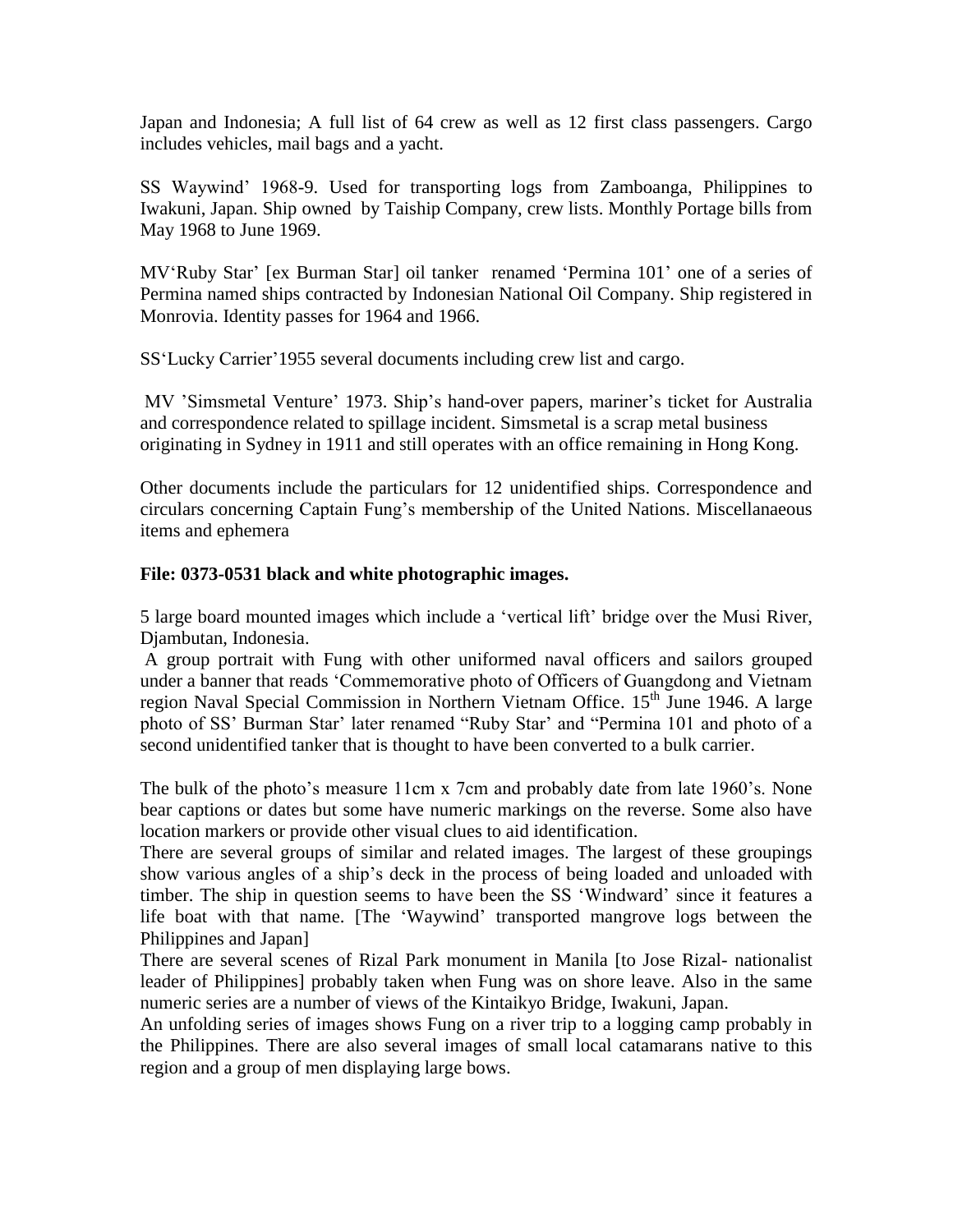There are a number of portraits of Fung aboard ship and other locations frequently carrying a small camera. Also Fung with probably family members outside the Sha Tin floating restaurant in Hong Kong.

There are 5 additional small images which measure 5.5x5 depicting Captain Fung in naval whites with caption on reverse which reads 'SS 'Kelly'' ex-'Clan Kennedy' from Rotterdam to Kaoshing 1959' written record shows that Fung had been delivering the ship from Rotterdam

**File/catalogue** 3; Personal possessions and clothing

**Finding Aids:** MOMA Archival Description See 'Special Collections'

**Allied Materials**: Book: 'Unseen Riches' by Dr. Stephen Davis pp 57 Published by Hong Kong Maritime Museum Ltd ISBM 978-988-98611-9-3

**Accruals:** No further accruals likely

**Conditions of Access and Use:** This collection is the property of the Hong Kong Maritime Museum. The copyright and legal rights of used have been transferred by the heirs of the original owner to the Museum.

The materials can only be used for research purpose. The Museum reserves the right of using the photographs; therefore the interest party would require obtaining permission from the Museum with the CSSC Maritime Heritage Resource Centre.

**Related materials:** The Museum holds the personal artefacts of the owner. Some of the objects are currently on display on Deck A of the Museum.

**Archivist Note:** Prepared by - Heather Adams 2015 on ships histories

Photograph can be found at [www.varvshistoriska.com/?p=visa-nyher](http://www.varvshistoriska.com/?p=visa-nyher-likel&n=138andreas)[likel&n=138andreas](http://www.varvshistoriska.com/?p=visa-nyher-likel&n=138andreas)

The MV '**Ivory Venture'** was built by ORESUNDSVARVET, Landskrona, Sweden and launched in 1955. Originally named 'ANDREAS,' was delivered to West African Steamship Company of Liberia in 1956. Sold to Summit Carriers Wah Kwong Shipping in 1964 when it was renamed the "Ivory Venture' It was then sold to Singaporean Vinstra Shipping Corp. and renamed 'Cherry Vinstra'in 1973 when sold to Vinstra Shipping Company of Singapore. Destroyed in1974 following explosion in engine room and fire in the Pesian Gulf – the wreck was towed by its sister ship to India reportedly with its oil cargo intact and broken up on Gadani Beach 1975. Details CTX CASUALTY DATA BASE.

[www.c4tx.org/ctx/job/cdb/cas-list/precis.php.id=19751205\\_001](http://www.c4tx.org/ctx/job/cdb/cas-list/precis.php.id=19751205_001)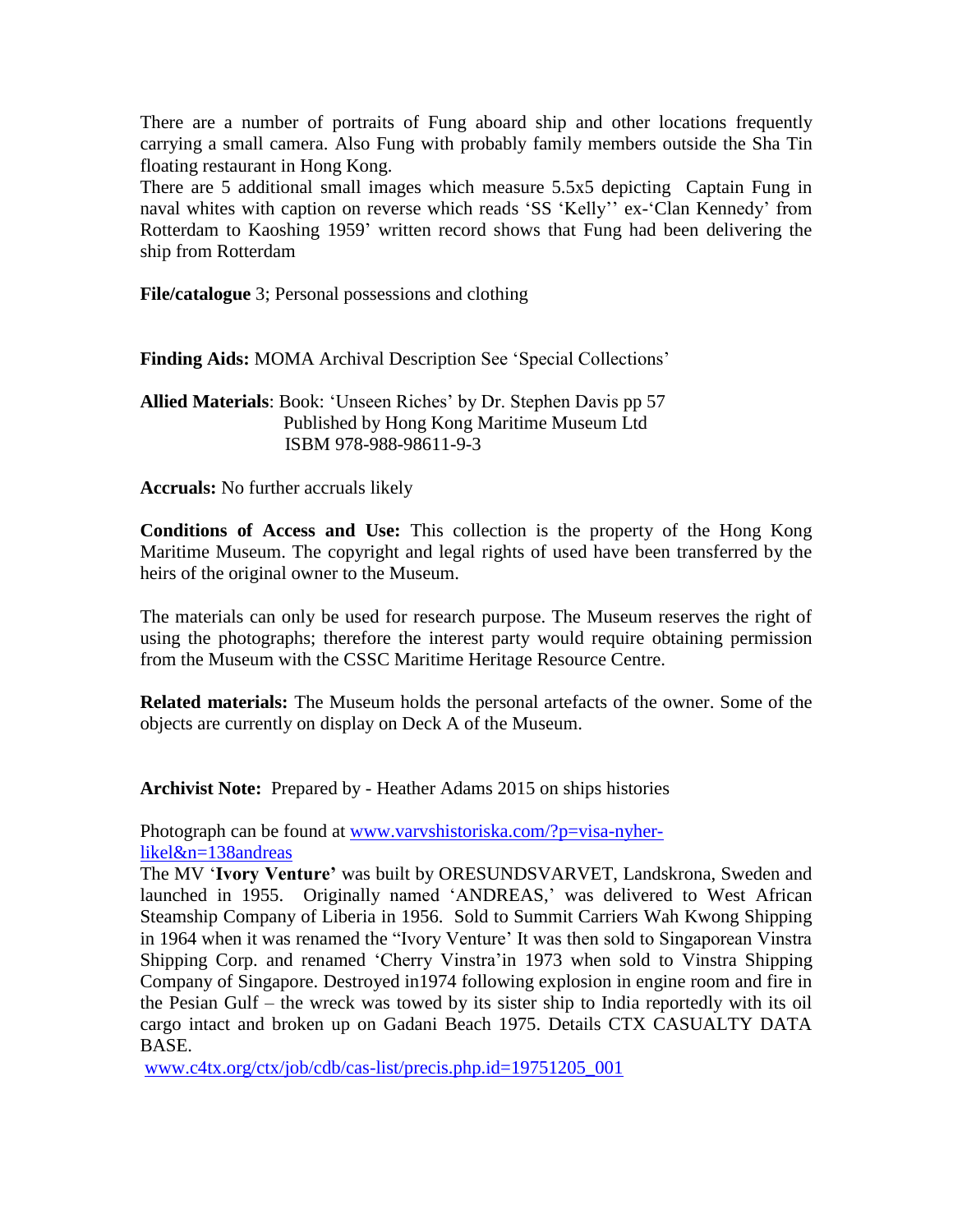'**Simsmetal Venture'** built 1971 by Sanoyas Mizushima Ship Yard, Kurashiki, Japan photograph on maiden voyage from Japan to Australia. [www.simsrecyling.comcom/about-us/sims-metal.mangment](http://www.simsrecyling.comcom/about-us/sims-metal.mangment) 'Simsmetal Venture' IMO7110098 Photograph: wwwshipspotting.com/gallery added August 1980

**SS 'Hanyang'** built 1940 name appears in Lloyds Register for the year 1942-3. Owned by China Navigation Company. Requisitioned by the British Government in 1943 and became part of Pacific Fleet for USA identified as X8. Returned to owner in 1946 and used as bulk carrier.

## **Terms and locations referred to in Telegrams from Captain Fung of the 'Ivory Venture'**

**Aden, Little Aden** oil refinery and tanker port operated by BP until 1977 when Yemeni Government took control.

**Agnes** cyclone in Indian Ocean category 1 March 1971

**Aramco –** Arabian American Oil Company from 1948. Stake holders included Exxon, Mobil, Texaco. Saudi Government took control 1980.

**Banana-** small oil refinery near Kinshasa in then Republic of Congo

**Bandamashar; [**Banda mah Shahr] Oil terminal, tank farm in Iran ADCO

**'bunkering' –** refueling of ship

**BRITTKANOL-** name of oil operation of British Petroleum. BP code using capitalalized letters is used throughout the telegrams e.g. KACNY acknowledge Brittankol' and KIZTO 'full stop' of ship. Other company's developed there own code.

**Das Island –** oil terminal Emeriti Island in Persian Gulf

**Frantonio's** – company based in HK in recipient of Captain Fung's telegram oversaw operations

**'gas freed'** – practice of purging emptied tanks of crude oil of remaining flammable hydrocarbon vapours.

**'In ballast' a** ship sailing without cargo –heavy material most often water is used to weight the ship to maintain stability when empty.